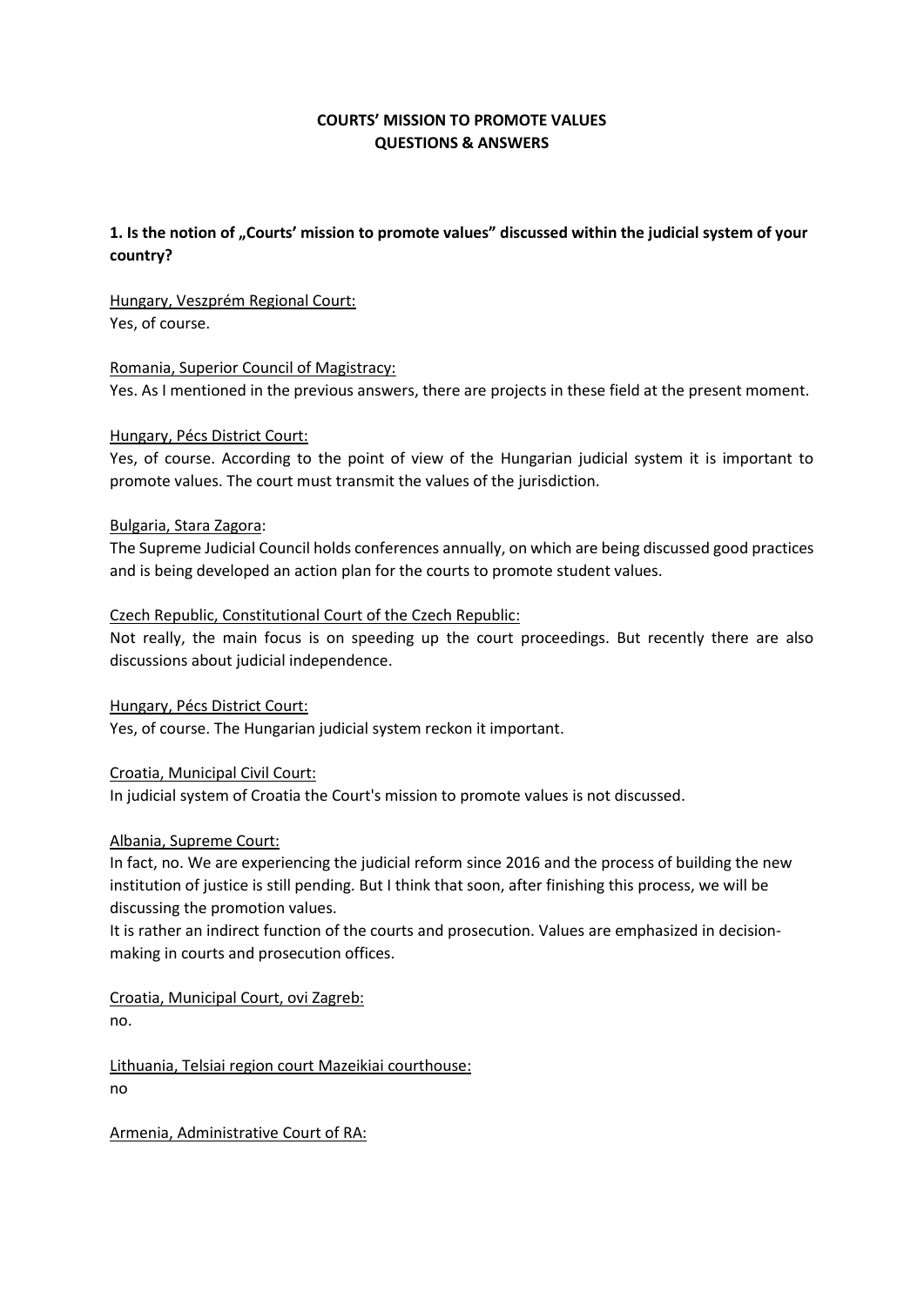Yes, the values are stipulated in the Constitution and in the Judicial code of the RA, and the revenant measures derived from the legal regulations are developed by the self-organizing body of the Supreme judicial council to develop the budget for the implementation.

### Bulgaria, Devin District Court:

The Republic of Bulgaria has adopted the Communication Strategy of the Judiciary for the period 2014- 2020, which outlines as a long-term goal "Enhancing the legal culture of the society and knowledge of the role and functions of the separate bodies of the judiciary". Among the main measures set out in the Action Plan for the Implementation of the Communication Strategy is the involvement of the judiciary and their direct involvement in enhancing the legal culture of young people, familiarizing them with the law and characteristics of the judiciary.

#### Macedonia, Kavadarci District Court:

In my 24 years of working experience in the judiciary system in the RNM, I could not recall an event discussing precisely this specific topic, namely whether the courts have a mission to promote values. But, this doesn't mean that at numerous conferences, workshops or seminars, there was no discussion of the particular values that courts, through the exercise of their jurisdiction, should present to the public. In my view, this issue is closely linked to the basic principles underlying the work of the courts laid down in the Constitution and the Law on Courts and the need to present to the public the mechanism and principles of the functioning of the judiciary in deciding on the protection of freedoms and rights of citizens. In these terms, particular emphasis should be placed on the crucial role of the courts in the realization of one of the fundamental constitutional values - the rule of law.

#### Hungary, Szekszárd Regional Court: no

### Latvia, Supreme Court:

No, the notion is not discussed at the level of the judicial system. Such an activity is an initiative of each specific court.

### Turkey, Council of Judges and Prosecutors – CJP:

This issue is being currently discussed in Turkey within the framework of judicial ethics. Recently, Declaration of Ethics for Turkish Judiciary, a binding document establishing ethical rules that are to be followed by Turkish judges and prosecutors has been accepted by the Council of Judges and Prosecutors, the relevant authority and was shared with public. Some principles in the abovementioned Declaration is related to the Court's mission to promote values. Moreover, this issue is also treated in Turkish Judicial Reform Strategy published in the first half of this year.

#### Ukraine, USAID Justice Sector Reform Program in Ukraine:

Courts demonstrate to the public through their decisions or supporting various projects that they share the same values as the communities their serve.

### Albania, High Judicial Council:

This is the new spirit of the justice reform laws, but still in its infancy. Right now, a deep vetting process is shaking the whole judiciary in Albania.

#### Armenia, Civil Court of Appeal: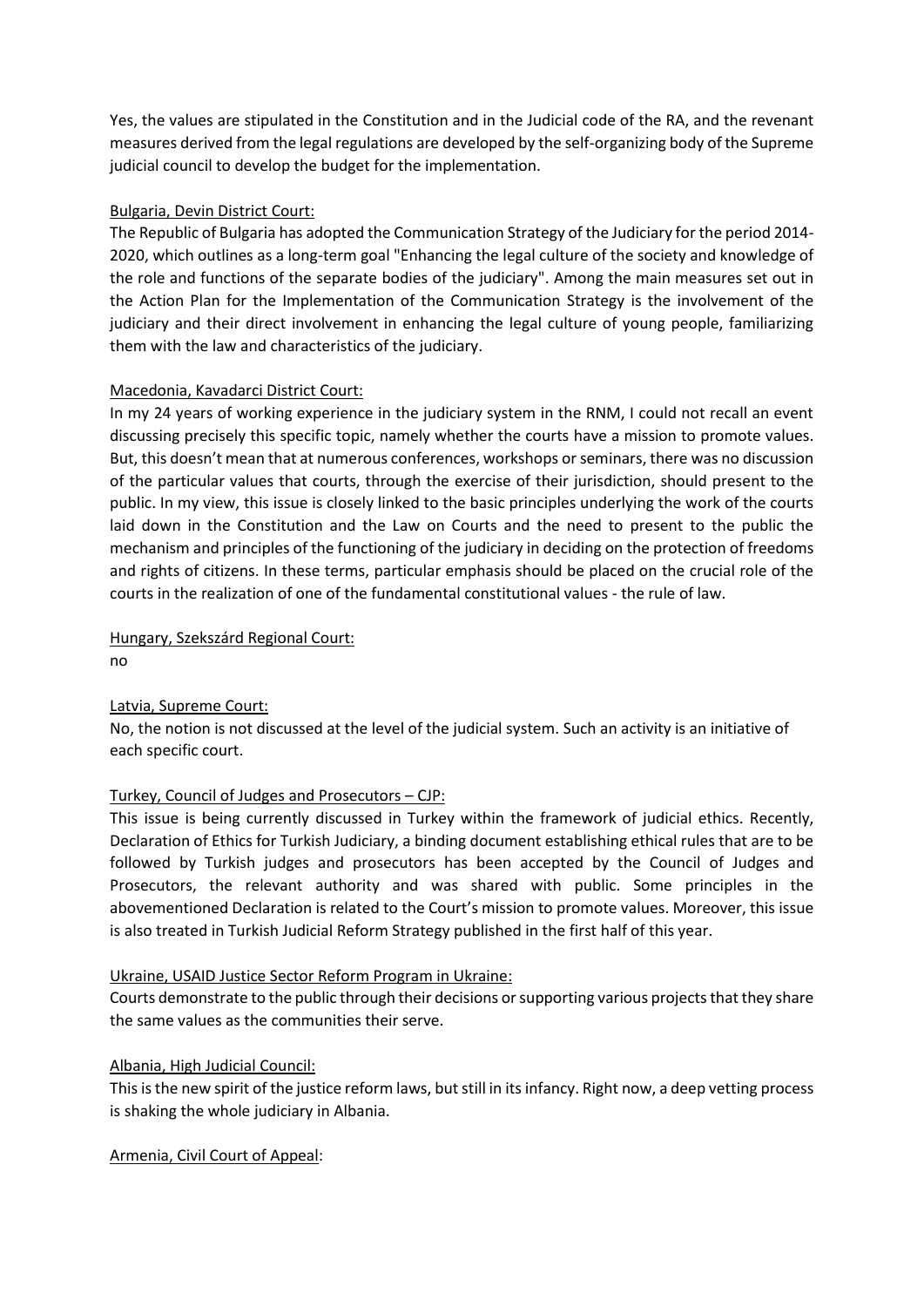Courts' mission is to promote values, to protect human rights and freedoms, to restore justice and to find solutions to the disputable relations according to the rule of law.

### Croatia, Supreme Court of the Republic of Croatia/Novi Zagreb Municipal Court:

In Croatia, the Courts' role in promoting values is recognized. However, the performance of that mission is at a very early stage.

Poland, 1) Regional Court in Czestochowa, 2) National Council of the Judiciary: Courts in their judicial activities promote values encoded in legal regulations.

### Hungary, Curia:

Yes. As our new institutional strategy says: "The Curia shall develop its operational and organizational system with regard to transparency and efficiency, and in conformity with the values and ethical principles accepted by the judiciary."

\*\*\*

**2. Are Courts actively engaged in promoting values in your country? If so, do they act independently, based on central planning or in cooperation with the executive branch of government (i.e. Ministry of Education).**

### Hungary, Veszprém Regional Court:

Yes. Promoting values are communicated on a central planning based on the programmes of the National Office for the Judiciary as well all the programmes the judicial system has.

### Romania, Superior Council of Magistracy:

The principle is that courts are independent in their activity. As for judicial education programs, there are fields of cooperation with the Ministry of Education or the Ministry of Justice, depending on the objectives of the projects.

#### Hungary, Pécs District Court:

Hungarian courts are actively engaged to promoting values and take a part in the social responsibility. The Hungarian courts do this partly independently. But in some cases there are some central plans.

#### Bulgaria, Stara Zagora:

The courts in Bulgaria are actively promoting values. They act independently by drawing up a program for the year in cooperation with the Ministry of Education. This program is reported to the Supreme Judicial Council.

Czech Republic, Constitutional Court: Not as much as they should do that.

### Hungary, Pécs District Court:

Hungarian judicial system is engaged to promote values. There are central and local initiatives for example treaties of mutual assistance.

#### Croatia, Municipal Civil Court:

as previously written, Courts in Croatia are not engaged in promoting values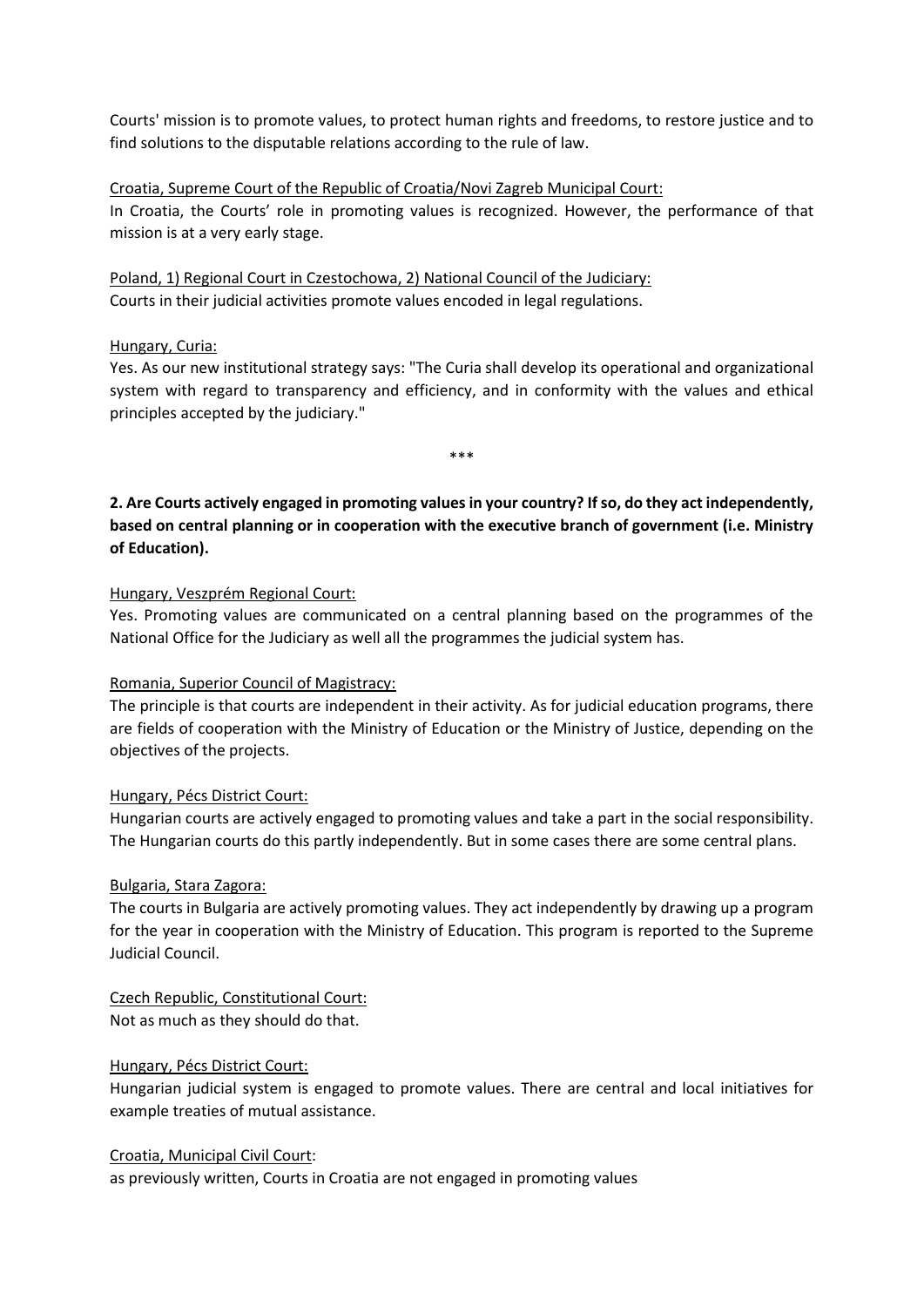also, the Ministry of justice and the Ministry of education are not engaged in these matters.

#### Albania, Supreme Court:

There is not a cooperation between courts and the Ministry of education or any other ministry upon this issue. But Albanian courts of course are promoting values in every case they are dealing with and every day of their work. Of course, there are too many problems. But the most important thing is that we are progressing year after year.

Croatia, Municipal Court of ovi Zagreb: no.

Lithuania, Telsiai region court Mazeikiai courthouse: no

#### Armenia, Administrative Court of RA:

No, the courts are not much involved for the promotion of values. There is no cooperation with the Government, and especially with the Ministry of education.

#### Bulgaria, Devin District Court:

At the initiative of the Supreme Judicial Council (SJC) in the Republic Bulgaria runs Judicial Education Program - informed choice and civic confidence. Courts open and prosecutors' offices, which is aimed at building legal literacy and culture among students, increasing confidence in the judiciary and respecting the law. The program started as a pilot in the fall of 2014, through information campaigns to clarify the structure and functions of the judiciary. A Cooperation Agreement was signed between the SJC and the Ministry of Education and Science (MES). The program is aimed at students in grades 10-12, and the lecturers are magistrates and court staff who participate voluntarily and free of charge. The educational program is successfully combined with the Open Day initiative. The program is presented through the websites of the judiciary, development and distribution of information materials - posters, brochures, presentations, simulation processes, role-playing games and discussions, essay competitions. In October 2017, the Supreme Judicial Council of the Republic of Bulgaria received the special award of the jury in the Council of Europe's Crystal Scales of Justice competition.

#### Macedonia, Kavadarci District Court:

In general, I can say that the courts are either not involved at all or participate very little in promoting certain values in our country's public. In any case, there are no certain programmatically designed and systematic activities. On the other hand, within its curricula, the Ministry of Education foresees certain activities through which students in primary and secondary education, as well as students of the faculties are introduced to the work of the courts and their role in society. (court visits, practical training, simulated trials, etc.).

Hungary, Szekszárd Regional Court: no

Latvia, Supreme Court: Courts act independently. As stated above, such an activity is an initiative of each separate court.

Turkey, Council of Judges and Prosecutors - CJP: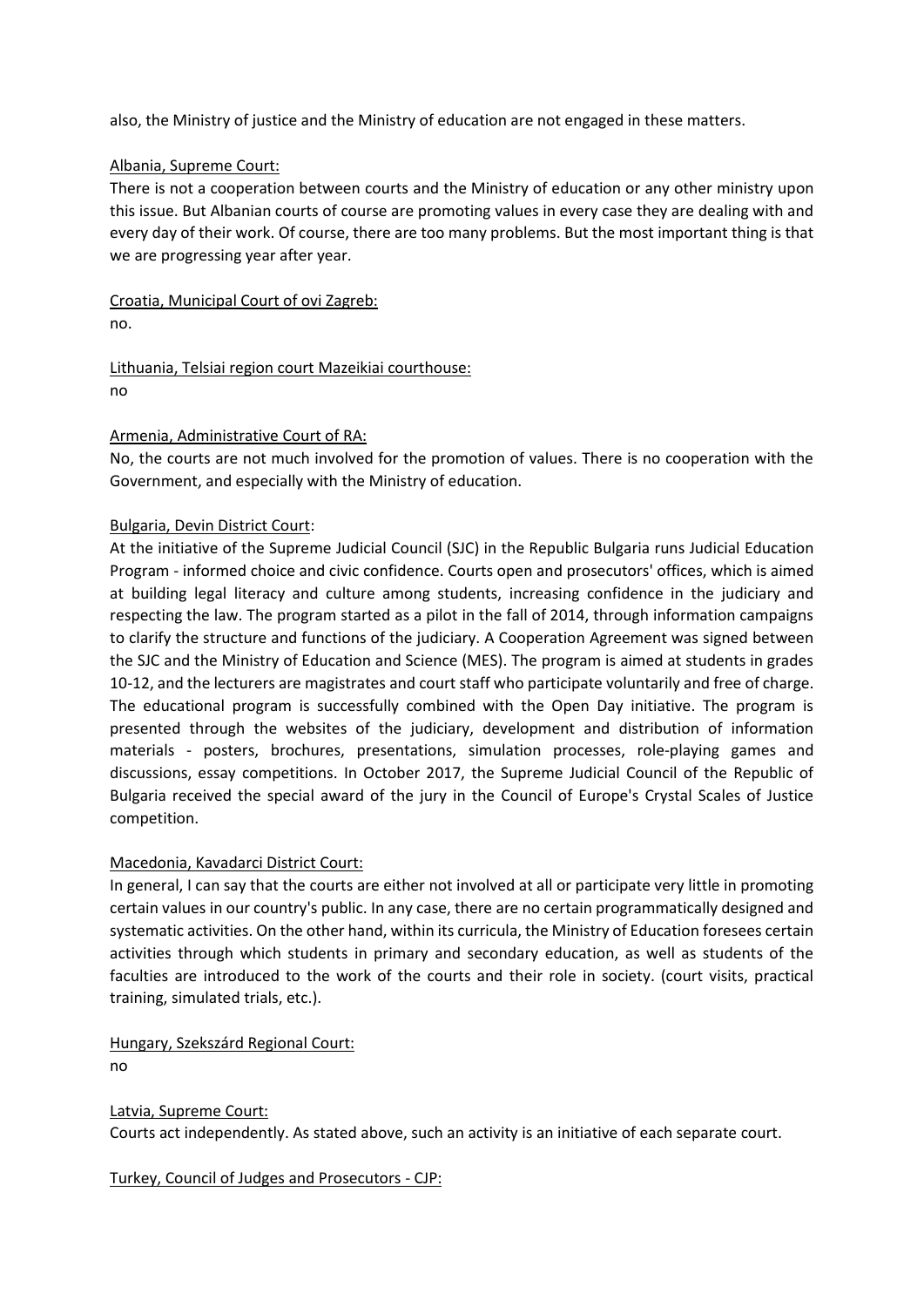Judicial officials working in courts and other public officials are actively included with their manners and behaviors in the promotion of values, especially in terms of determination of public's trust in judiciary. According to our national legislation, as required by the principle of separation of powers, full independence is ensured within this framework.

However; Justice Academy that is responsible for training of judges and prosecutors gives trainings under the title of judicial ethics within the framework of both internship and in-service training activity. At this stage, collaborations are carried out with universities.

#### Ukraine, USAID Justice Sector Reform Program in Ukraine:

Courts in my country are active in this respect. They act independently as well as in cooperation with the Parliament, Ministry of Education, Ministry of Justice, Ministry of Social Policy, international organizations and civil society organizations.

#### Albania, High Judicial Council:

Courts are independent to cooperate with the Ministry of Education. E.g., all the law students conduct one month of internship in the district courts around Albania. But not specifically with the mission of promoting values.

#### Armenia, Civil Court of Appeal:

Courts and judges in Armenia are totally free from other branches of the state's power. They also have internal independence between different levels of the courts. Meanwhile judicial branch cooperates with both legislative and executive branches.

### Croatia, Supreme Court:

The Courts have begun to engage in promoting values. Courts act independently without central planning. The Courts act in several manners. First of all, the Courts publish their important decisions or decisions of public interest on the website of the court at issue. The Supreme Court publishes all its' decisions. Additionally, the Supreme Court publishes summary of its important decisions or its decisions of public interest, adopted legal views and important decisions of the ECHR and ECJ. Secondly, Courts organize "open day at court", offering the citizens the opportunity to visit the court building out or during normal business hours. On these days, visitors are enabled to visit the courtrooms, and to get familiar with the rules of conduct in the court. Furthermore, Courts has been participating for fifteen years in MOCK trials that simulate real first instance trials in a competitive manner. Namely, the trial in which participate high school students takes place in the real courtrooms before the real judges. The trial is an extracurricular activity, which enables students to learn about the legal system and the rule of law. The MOCK trials are organized in cooperation with the Education Agency that is part of the Ministry of the Education.

### Poland, 1) Regional Court in Czestochowa, 2) National Council of the Judiciary:

Courts in judicial activities promote values encoded in law. In other respects, individual judges sometimes engage in educational activities, most often carried out by non-governmental organizations.

### Hungary, Curia:

Hungarian courts are engaged in promoting values. Their activities, however, are neither based on any central plan, nor do they require any cooperation with the executive branch.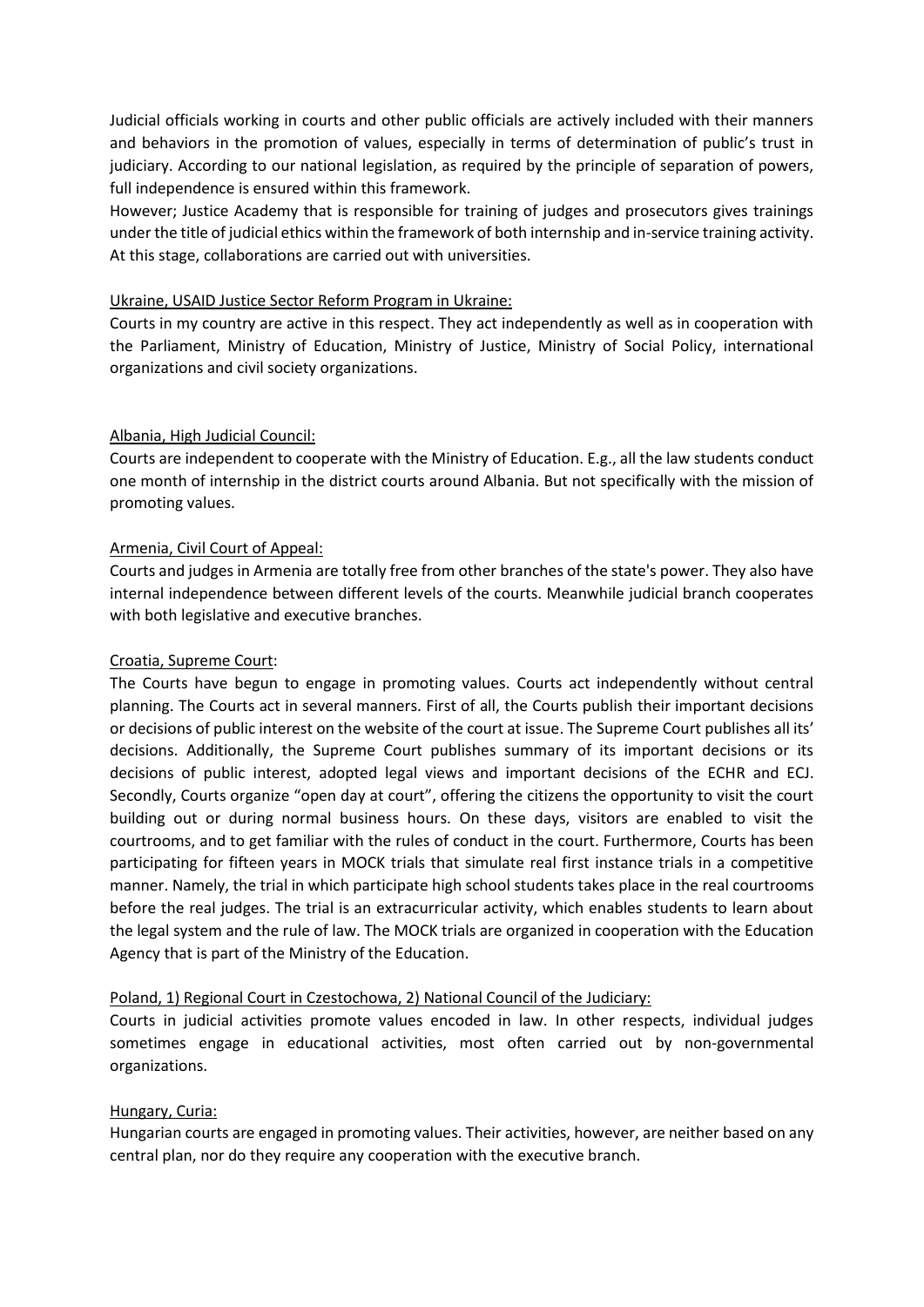In October 2019, the Curia organized a conference on 'Ethics and Law' where theologists, church leaders and legal professionals shared their views on the relationship between ethical values and provisions of law, the moral aspects of legislation, as well as the involvement of ethical values in the application of law.

\*\*\*

# **3. Should such an activity be the responsibility of judges, spokespersons and communication experts, or both?**

Hungary, Veszprém Regional Court: Both.

Romania, Superior Council of Magistracy: It should be the responsibility of all of them. Hungary, Pécs District Court: I think both of them.

Bulgaria, Stara Zagora: In our court, this activity is a responsibility of the judges and communication experts.

#### Czech Republic, Constitutional Court:

The essential question is - what should we imagine under such an abstract term as "promoting values". Which kind of activities? So it depends on the type of action. Judges should "promote values" thru their decisions, they are expected to promote some kind of values even thru their behavior or the way of life.

Hungary, Pécs District Court: I think both of them.

### Croatia, Municipal Civil Court:

in my opinion such an activity should be the responsibility of communication experts because judges need to promote values through their judgements and behavior as judges. Since the spokesperson in Croatia is also a judge it is hard to keep the balance between ruling the cases and providing information, so organizing such an activity would be impossible

#### Albania, Supreme Court:

I think that it is primordial that we collaborate with each other for promoting the best values in society. So we need to have institutional strategies and collaboration in order to succeed.

#### Lithuania, The Prosecutor's office of the Republic of Lithuania:

Values should be emphasized more by prosecutors or judges than by communication professionals. Not communication specialists, but prosecutors and judges make decisions, so they should talk about it.

Croatia, Municipal Court ovi Zagreb: judges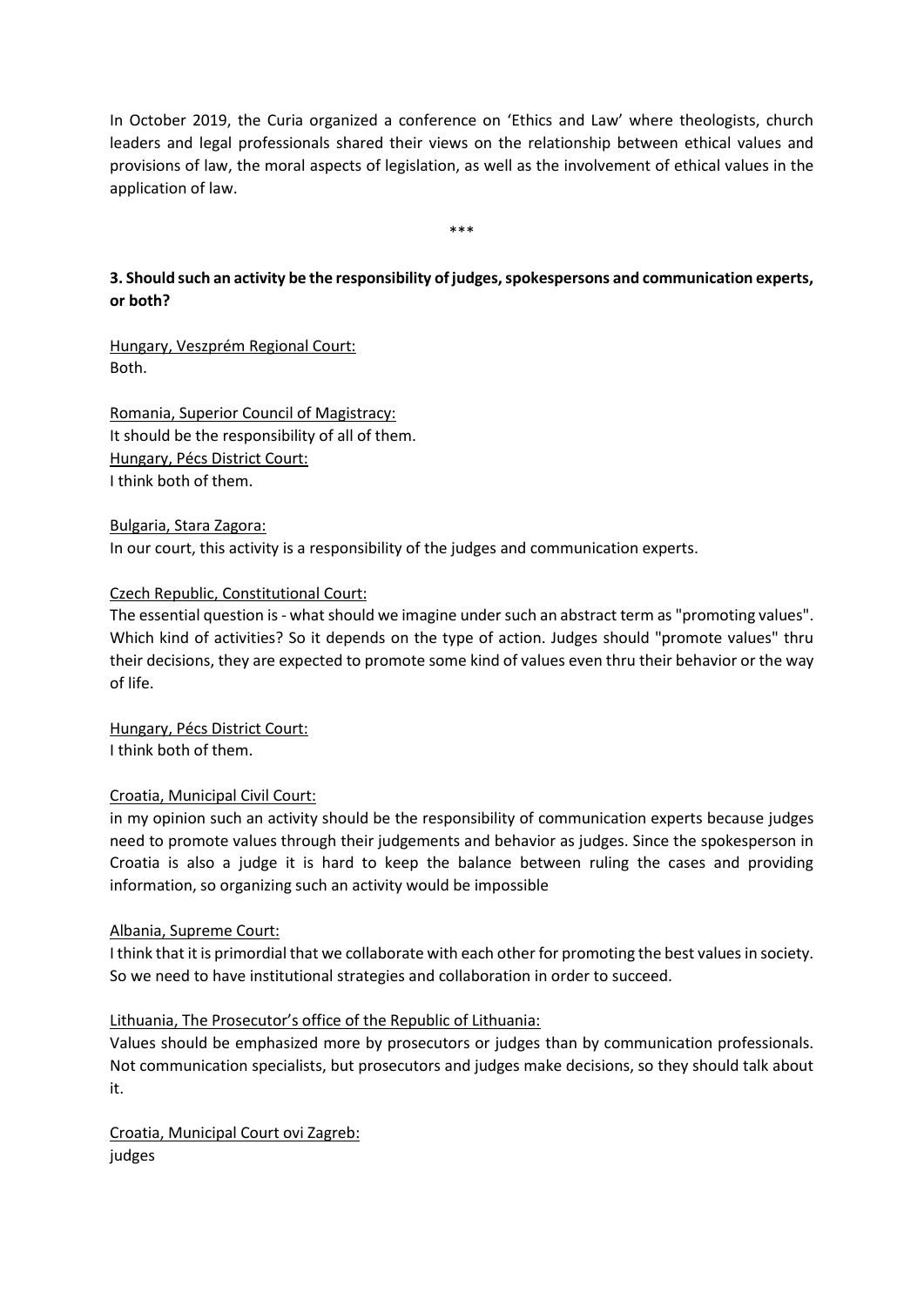#### Lithuania, Telsiai region court Mazeikiai courthouse:

I think its responsibility for spokespersons and communication experts.

#### Armenia, Administrative Court of RA:

There should be a communication expert and judge, but the main responsibility should be under the communication expert.

#### Bulgaria, Devin District Court:

Judges participating in the Education Program expressed a positive appreciation for its usefulness. Many of them express a strong desire to continue working in this direction. The program has received wide public response, good communication and coordination has been established between judicial institutions, NGOs and Child Protection Departments.

#### Macedonia, Kavadarci District Court:

In any case, these efforts to reach out to the public and to promote the values that are essential in the judiciary process should include all of the above-mentioned persons. Promoting these values undoubtedly means building the image of the judiciary in society and fostering public confidence in its work. For this reason, it is necessary to approach this issue seriously and with strategic thinking. Probably the best solution would be to build a PR center within the Supreme Court of the RNM, which would unite different profiles of experts (experts on communications, journalists, PR experts, opinion poll experts, sociologists). This center would build the public relations strategy for the whole judiciary, which would be an essential part of promoting the values on which the work of the courts rests in the judicial process. This center would also coordinate and support the work of the public relations offices and public relations officers in each individual court.

Hungary, Szekszárd Regional Court: both

#### Latvia, Supreme Court:

Such an activity should be responsibility of the whole Court's team. There should be cooperation among judges and employees.

#### Turkey, Council of Judges and Prosecutors:

In our country press spokespersons are chosen from among judiciary officials. Communication experts that train these spokespersons are not judiciary officials. According to this, the judiciary official responsible for the action and/or spokesperson making statement to the press are directly responsible for an activity about promotion of values. At this point, as communication expert does not have any mission to promote values, there is no responsibility to be mentioned. However, it is expected from communication experts to be careful about not to harm the trust in judiciary.

# Ukraine, USAID Justice Sector Reform Program in Ukraine:

The collective efforts are better, in my opinion.

#### Albania, High Judicial Council:

In my opinion, this is one of the core missions of the courts, building the public trust, and should be the concern of every judge. On the other hand, the Media Judges, as they are named in Albania, should be more actively involved.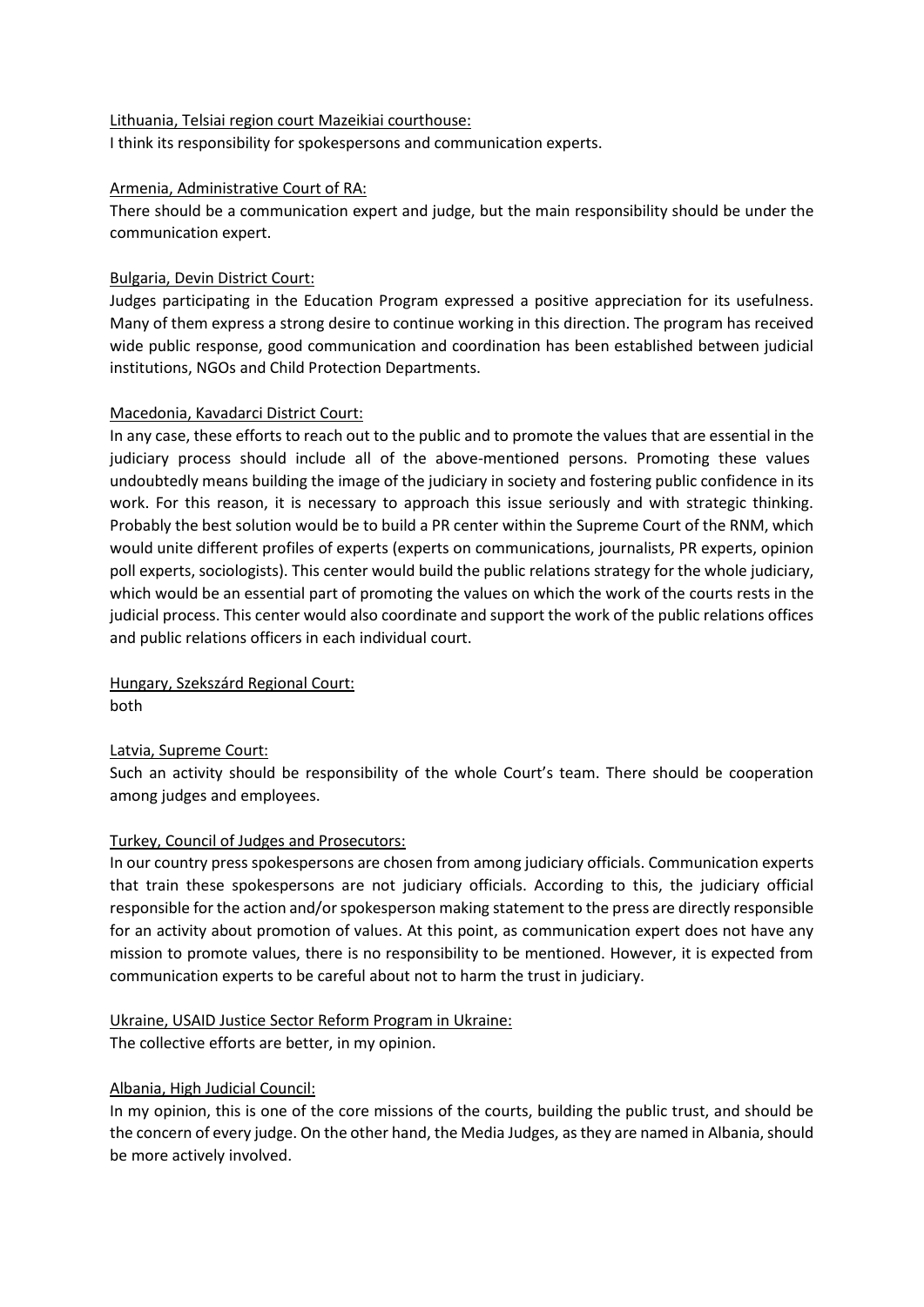# Armenia, Civil Court of Appeal:

If doing something is the responsibility of such individual that person must carry all the negative effects of failing to do so, but we need to remember that judges have legal immunity.

### Croatia, Supreme Court:

The activities aimed at promoting values should be the responsibility of the communication experts. However, the judiciary (the judges) must brief communication experts who lack legal education.

### Poland, 1) Regional Court in Czestochowa, 2)National Council of the Judiciary

The judge's primary task is to exercise judicial duties - adjudicating work. However, sometimes the example of a "real judge" can have a greater educational value than the activities of other educators.

# Hungary, Curia:

Basic moral values that are essential for living and working together in community are reflected (or sometimes not reflected) in judicial decisions as acts of public power. In addition, statutory law itself acknowledges moral principles, inasmuch as it speaks about unfair commercial practices, immoral contracts, principle of equity and good faith and protects not only the physical, intellectual, emotional, but also the moral development of minors (by penalizing child endangerment).

So, I think that it is the responsibility of judges at the first place to articulate moral values in judgments and other decisions, and they should be assisted in this respect by communication experts.

\*\*\*

# **4. Which are the principal values promoted by Courts in your country? Should there be, in your view, additional values?**

### Hungary, Veszprém Regional Court:

The main programmes of the courts in Hungary are: open courts, witness care and victim protection, child-centered justice, court mediation. The details of the Digital Court Programme is very emphasized as well.

### Romania, Superior Council of Magistracy:

Independence of courts, access to justice, impartiality, reasonable time of the proceedings, the goal for constant jurisprudence, public trust in the field of justice.

### Hungary, Pécs District Court:

The president of the National Office for the Judiciary (NOJ) announced the Sustainable Values Program (SVP), consisting of three pillars, with the aim of transmitting the values of the judiciary for the posterity by relying on past traditions and results already achieved. The three pillars are:

- 1. Good judge pillar
- 2. Green Court pillar
- 3. The Focus on the Family pillar.

The NOJ try to promote with this program the value of the judicial profession, judicial virtue, judicial morality, the responsibility for the environment, environmental friendly solutions, energy conscious solutions, and the balance between family, profession and health.

### Bulgaria, Stara Zagora: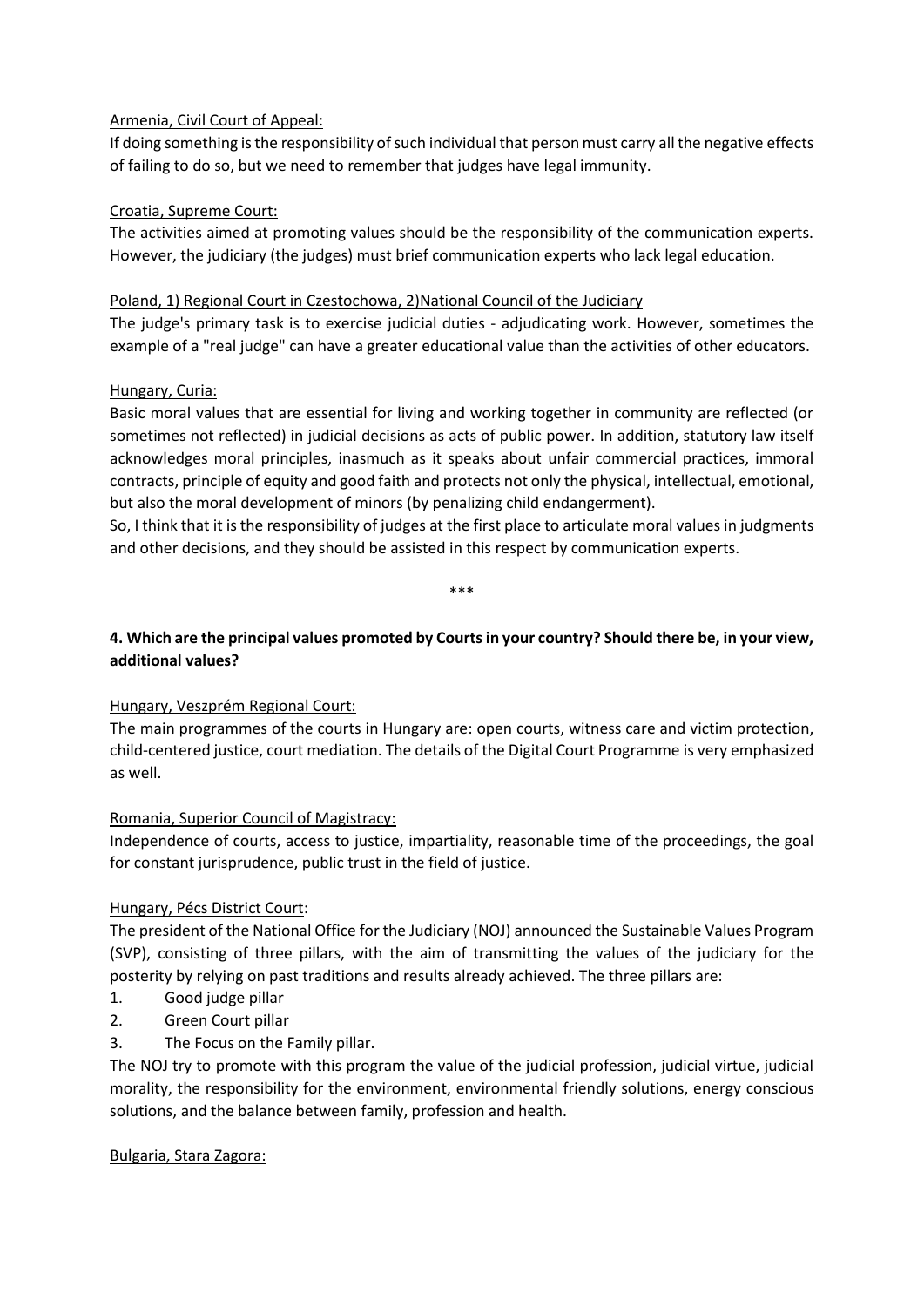The basic values promoted by the courts in Bulgaria are: trust in the judiciary, the principle of separation of powers, knowledge of citizens' fundamental rights and obligations, ways of resolving cases, prevention of cybercrime.

#### Czech Republic, Constitutional Court:

Efficiency, access to justice, independence, autonomy. But we should promote also(procedural)fairness, public confidence in the courts, equality and dignity. And of course a protection of fundamental human rights and freedoms - that is, what the Constitutional Court does.

### Hungary, Pécs District Court:

Principal values: good judge, green court, focus on the family, balance between family, health and profession.

I think we need to express more urgently the role of jurisdiction, and the substantiated profession decisions and it is in connection with the promoted values of the court.

#### Croatia, Municipal Civil Court:

as I wrote before, the Courts in Croatia only promote values through their judgements and by announcing the Code of Judicial Ethics. In my opinion all the principal values (such as the right for freedom, the right of speech,ecc) should always be promoted by Courts but by all means in society.

#### Albania, Supreme Court:

Independence, integrity, respect for dignity of every human being, tolerance, amicable approach with the issues of environment. There always be place to promote values that help our society to improve.

#### Lithuania, The Prosecutor's office of the Republic of Lithuania:

Freedom, independence, citizenship, health, dignity, wealth of every person.

Croatia, Municipal Court novi Zagreb: Equality.

Lithuania, Telsiai region court Mazeikiai courthouse courts are fair and independent; courts exist to protect citizens and their rights.

#### Armenia, Administrative Court of RA:

The following principle values are defined by the Judicial Code:

- 4.1. protection of universal rights and freedoms of all people
- 4.2. equality in front of law

4.3. independence of courts.

I believe the professional loyalty and consistence for adopted values should be defined as value.

### Bulgaria, Devin District Court:

The creation of a Communication Strategy of the Judiciary in the Republic of Bulgaria is part of a set of measures aimed at improving its work, increasing its confidence in it and guaranteeing the legal order in the country. The bodies of the judiciary apply policies and practices at all levels to build public confidence, uphold the rule of law and the sense of justice of Bulgarian citizens. The communication policies of the various judicial authorities take into account their specific functions as defined by law.

Macedonia, Kavadarci District Court: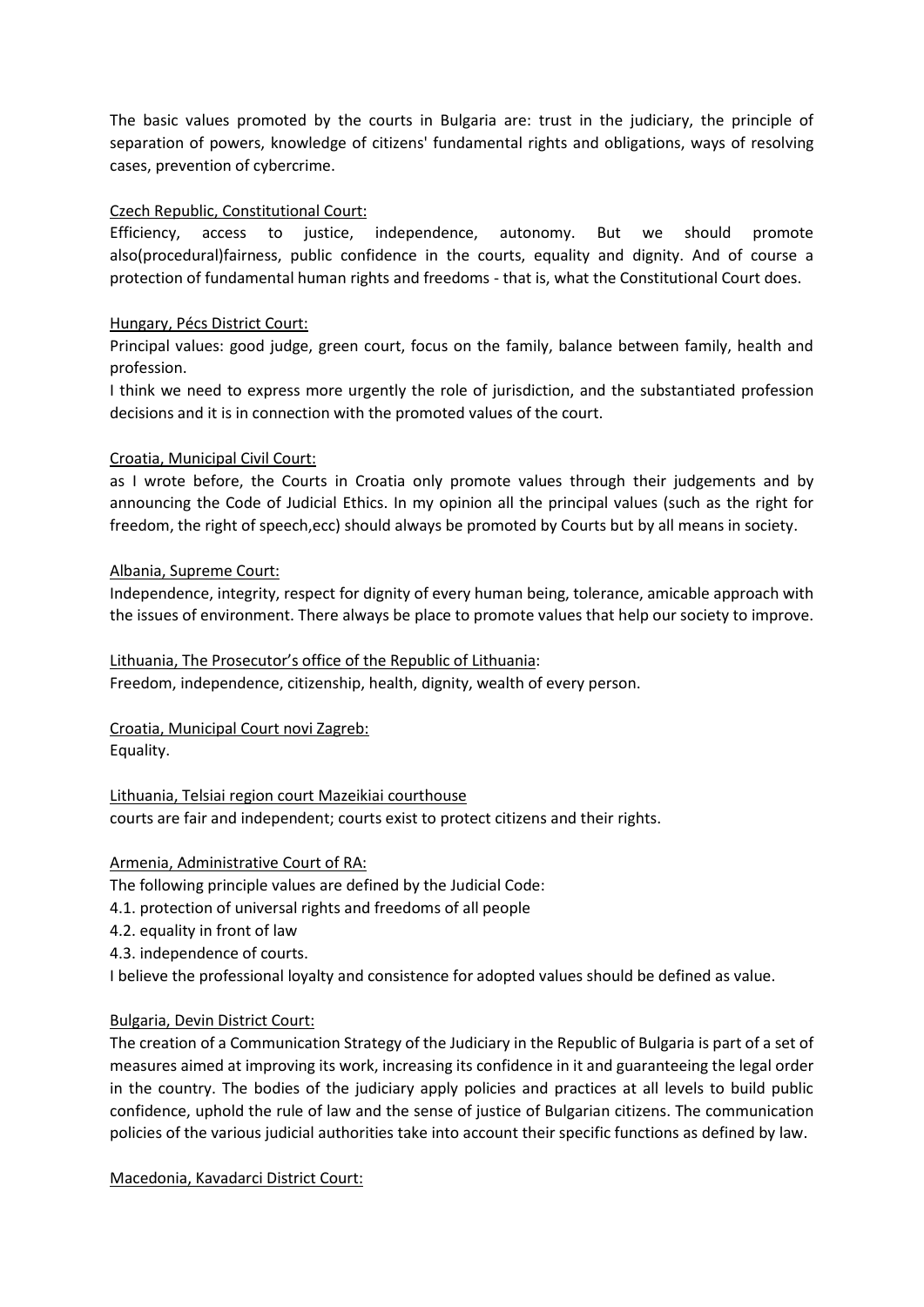I would list here: judge independence in a decision's making process, deprived of any kind of external influence, judiciary independence towards two other governing branches, impartiality and competence, ethical behaviour, accountability for disciplinary violations and incompetent performance of judge's duties. Promotion of these values should enable every citizen to become aware of the standards which ensure that his rights are completely protected during the court procedures and processes. It is extremely important that adequate court performance respecting these values ensures the practical implementation of the rule of law, strengthens the legal security and enables positive economic environment which attracts foreign investments.

#### Hungary, Szekszárd Regional Court:

independency, the rule of law, democracy, separation of powers, checks and balances

#### Latvia, Supreme Court:

The principle values promoted by the Supreme Court of Latvia are as follows: effective and high quality of justice; strengthening the role of the cassation instance; ensuring openness in court work; legal education of the society; and research and preservation of the Supreme Court's history. These values are stated in the Performance Strategy of the Supreme Court of Latvia for 2017-2019

#### Turkey, Council of Judges and Prosecutors - CJP

In our country there is no legislative disposition that regulates the values that are promoted by Courts. The principles in the abovementioned Declaration of Ethics for Turkish Judiciary can be expressed as primary values to be promoted by Courts. According to titles in the Declaration Turkish judges and prosecutors: 1- Respect human dignity, protect human rights and treat everyone equally; 2- Are independent; 3- Are impartial; 4-Have integrity; 5-Represent the trust in the judiciary; 6-Protect confidentiality; 7-Act with propriety as required by their profession; 8-Are competent and act diligently in their profession. Besides, the Bangalore Principles of Judicial Conduct and Budapest Principles that are related international documents on the issue are adopted by the Council of Judges and Prosecutors and these documents are taken into consideration in application. Moreover, general principles of law such as pacta sunt servanda (agreements must be kept) should be taken into account.

### Ukraine, USAID Justice Sector Reform Program in Ukraine

HUMAN RIGHTS AND RULE OF LAW, EQUAL JUSTICE; INDEPENDENCE; EXCELLENCE.

### Albania, High Judicial Council:

The conduct of a judge, in the course of assuming his/her function or when carrying out extra-office activities, should guarantee the preservation and strengthening of the confidence of the public in the justice system, the legal profession and parties who are subject of proceedings. The magistrate should exercise his/her functions in a fair, accurate, timely reasonable, conscious, cautious, dedicated and systematic manner, with objectivity, self-restraint and maturity.

#### Armenia, Civil Court of Appeal

There are lots of principal values in different branches of law, but the common ones are the rule of law, equality, independence, impartiality and so on.

### Croatia, Supreme Court:

The principal values are the independence of the judiciary, the rule of law, transparency and equality before the law. The Court could contribute to the citizens' understanding of the law, by clarifying to the public how legal provisions are applied.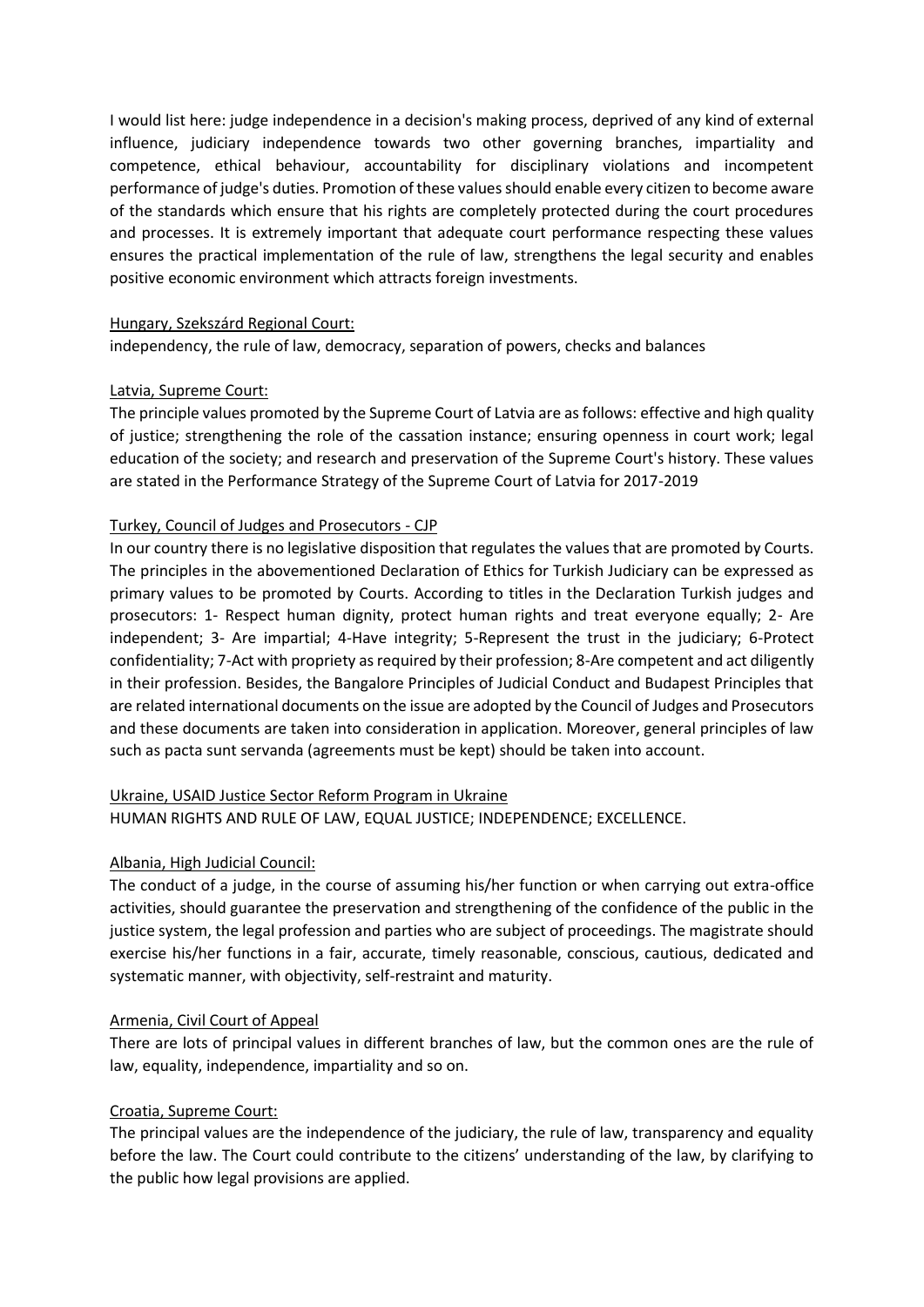### Poland, 1) Regional Court in Czestochowa, 2) National Council of the Judiciary

The courts are apolitical, so they do not engage in the promotion of values that are the subject of political disputes. They can engage in the promotion of universal values, such as compliance with the law, respect for others, human dignity, etc.

#### Hungary, Curia:

In my opinion, many values are promoted in judicial decisions, and different values are highlighted in the various branches of the judiciary. For instance, a civil law judge will most probably focus on moral values and principles governing civil law, such as 'pacta sunt servanda', while a criminal law judge will most likely promote the value truthfulness when sentencing a person for perjury. A labour law judge is very likely to promote equal treatment in certain cases.

Each area of life has its governing moral values which are reflected mainly in the general principles included in codes of law, usually in the introduction. Thus, I think that it is not necessary to promote additional values; it is more important for judges to find the moral value (or general principle) that is relevant for the individual case, especially if provisions of statutory law are vague or ambiguous.

\*\*\*

#### **5. What are the principal vectors or means by which Court engage in the promotion of certain values?**

#### Hungary, Veszprém Regional Court:

The main programmes are promoted by different events, informative videos, flyers and internet.

#### Romania, Supreme Council of Magistracy:

By applying the law, free of any influences, in the scope of protecting and guaranteeing the rights of every citizen, without discrimination.

#### Hungary, Pécs District Court:

The main vectors and means of the promotion of the certain values move on a wide range. The tools of the Good Judge pillar are the professional trainings, to introduce an exemplary judge icon from the past. The means of Green Court are the environment friendly and energy conscious solutions during the building development, and when the court collect the waste selectively or utilize the gray water. The Focus on the Family pillar has the most tools. The NOJ helps the employees with a complex family friendly system, and there are local actions as well. Some tools from the lot: starting school voucher, worktime reduction in case of a family cause, schoolroom for the employees' children at the court.

### Bulgaria, Stara Zagora:

Our court actively works with the media through press releases on current issues, participation in television or radio broadcasts on matters of public concern, amendments to legislation or opinions on publicly pressing issues. The court is involved in various charitable initiatives. We work actively with students by giving lectures on certain legal topics, organizing simulation processes in court, as well as essay or drawing contests on specific occasions. All court activities are posted on the court's Facebook page.

### Czech Republic, Constitutional Court:

Mainly decision-making, PR, education of the public, events for students etc.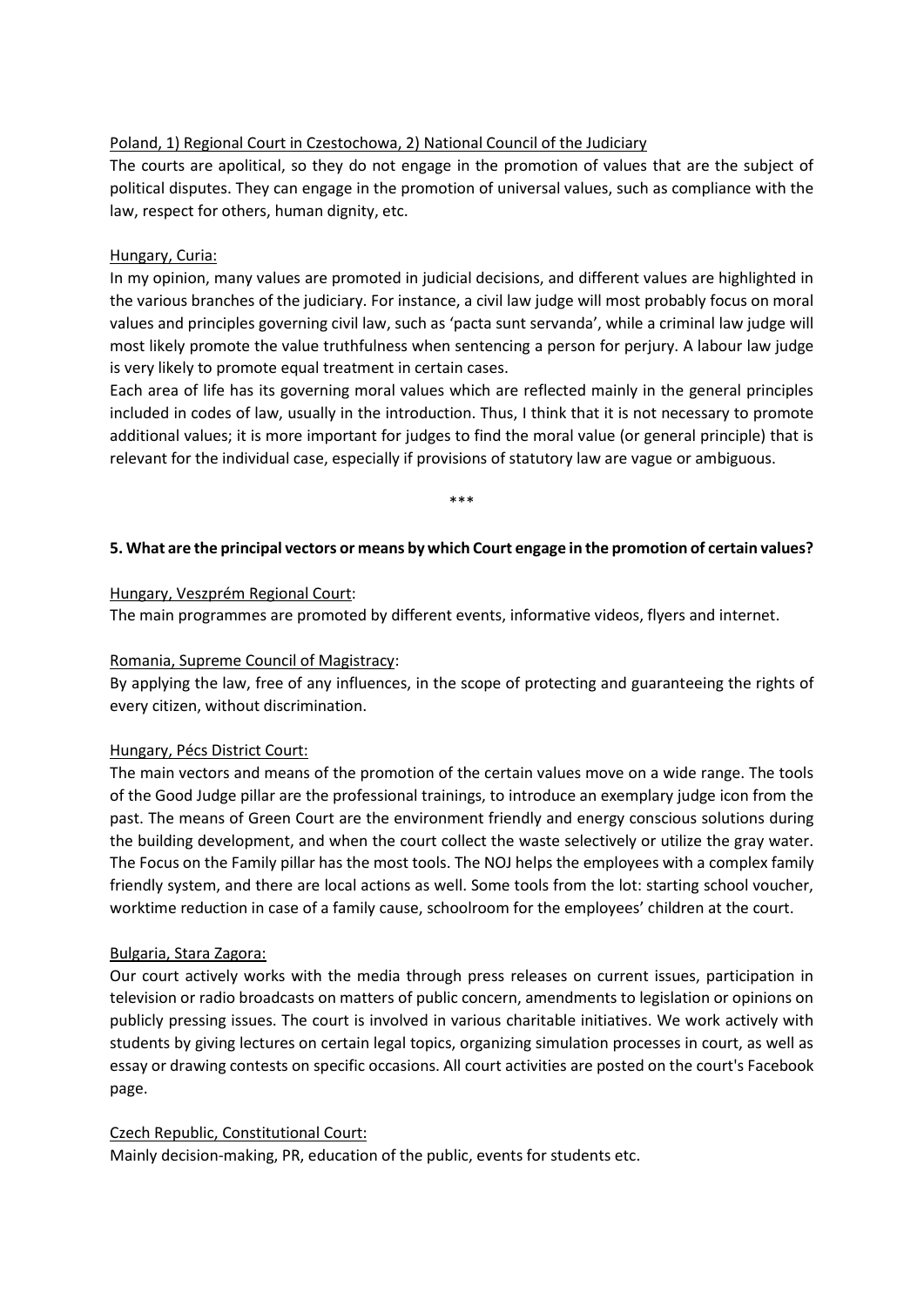#### Hungary, Pécs District Court:

trainings, self-improvement, Judicial Ethical Codex, direct and targeted investments, supports, national networks

Croatia, Municipal Civil Court: there are not any, except judicial decisions and Code of Judicial Ethics

#### Albania, Supreme Court:

The main means are the decision making. The open court is an important mean to communicate with the society. The press judge and the office for media and public relations within the courts play a crucial role in the process of promoting the values.

### Lithuania, The Prosecutor's office of the Republic of Lithuania

Various social actions, campaigns, active communication about decisions made, presentation of a prosecutor or judge as an independent, educated and just as ordinary as everyone else.

Croatia, Municipal Court, ovi Zagreb none

Lithuania, Telsiai region court Mazeikiai courthouse: press releases, conferences, presentations.

#### Armenia, Administrative Court of RA:

The promotion of the values is ensured through the routine work of courts.

### Bulgaria, Devin District Court:

In 2013, the Supreme Judicial Council established the Communication Policy of the governing body for the administration of the judiciary, with the aim of establishing communication standards in their interaction with external communities. An Action Plan for the Implementation of the Communication Policy has been established which sets out the indicators for implementation and evaluation, accountability, financing of activities and an internal mechanism for implementation and evaluation.

### Macedonia, Kavadarci District Court:

Press conferences on topics or cases which attracts the public attention, spokesperson or president judge breefings with journalists, press releases, TV interviews on some actual topics, public presentation of the annual report on court's work, surveys on citizen's satisfaction on the quality of the provided court's services, participation on debates on same important issues (e.g. ongoing law changes), seminars and workshops with participation of various target groups, students visits to courts.

### Latvia, Supreme Court:

The Supreme Court organizes and takes part in conferences, publishes books, Supreme Court Bulletin (periodical on topicalities of the Supreme Court published twice a year), compilations of Court's rulings (since 1918, when the judicial system of Latvia was created). As well as the Supreme Court organizes various events for pupils, students, colleagues both Latvian and foreign (Shadow Day, Open Days, Days of First-year Students, experience exchange visits etc.).

Turkey, Council of Judges and Prosecutors CJP: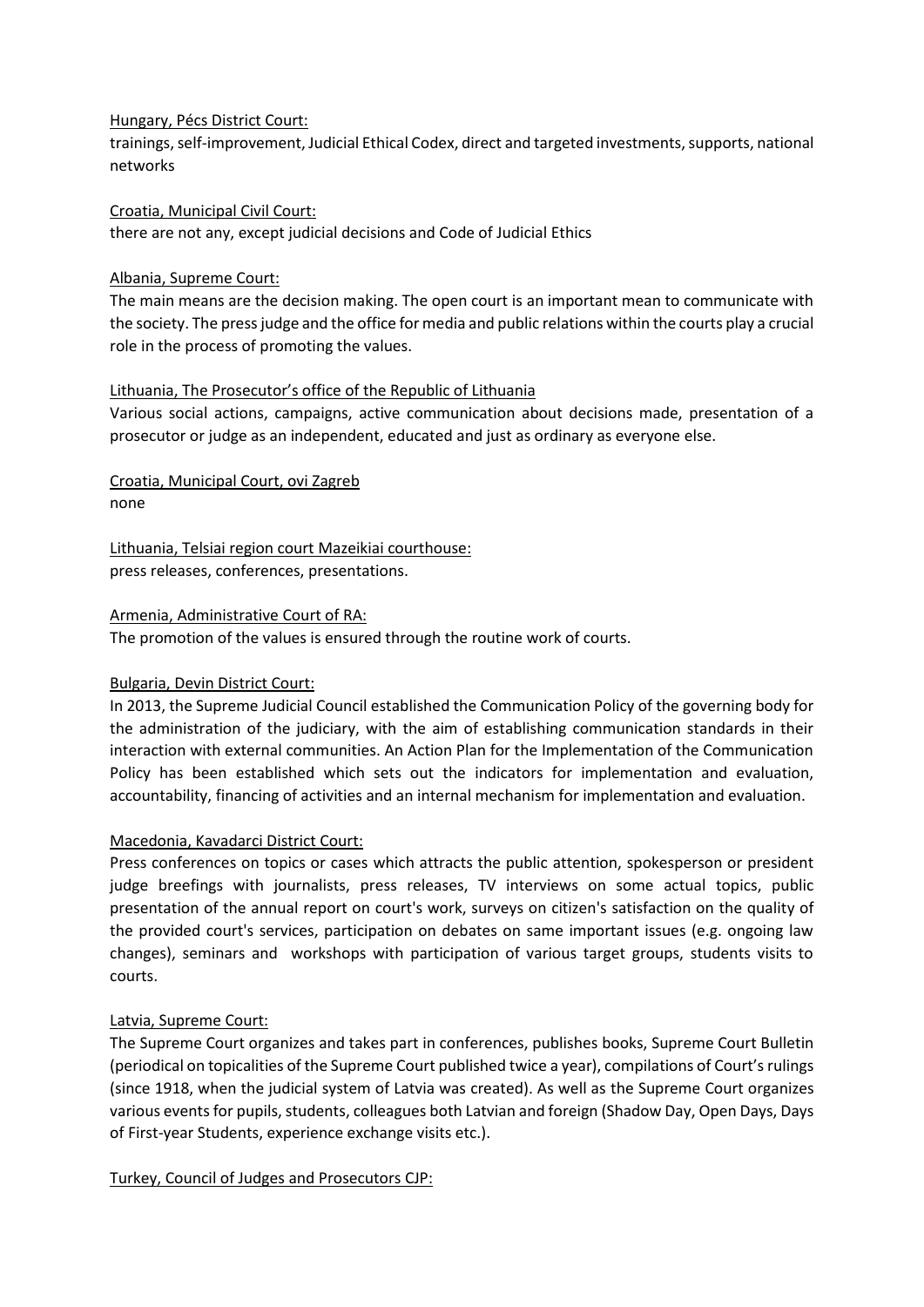Judges serving at courts are included in the promotion of values with the principles of independence and impartiality and their appearance about these principles. Keeping in mind that the trust in them represents the trust in judiciary, they are included in the promotion of values with their honest personality and their consistency in all deeds and decisions. Moreover, pursuant to "judges speak through their decisions" principle, the fact that the reasoning for decisions are satisfactory puts forwards that the court does the necessary about the promotion of values in the eyes of those who access to justice. At this point, it is possible to be included in the promotion of values through training activities and conferences.

### Ukraine, USAID Program:

Courts promote certain values through fair court decisions; public outreach campaigns (public lectures on the various legal issues, including the rule of law; events aimed at raising awareness of kids, students about courts' mission and its importance for the democracy, about crimes and liability and etc.; through media and social media about the results of courts' work and new services for court visitors).

### Albania, High Judicial Council:

The values are imbued and made apparent within the judgements themselves, issued by the courts in their everyday activity. Apart from that, they should be open, to reflect the social and economic dynamics of the society as a whole.

#### Armenia, Civil Court of Appeal:

By acting in accordance to legal regulations and by making just and reasoned decisions.

### Croatia, Supreme Court of the Republic of Croatia/Novi Zagreb Municipal Court

For the present time, Courts are engaged in in electronic promotion by publishing press releases on its web site. The Supreme Court once organized a reception for the members of the press. During the reception, the judges were able to present themselves and their work to the journalists in an informal atmosphere. Unfortunately, in general Courts act more reactively than proactively.

#### Poland, 1) Regional Court in Czestochowa, 2) National Council of the Judiciary

The basic means of court activity is jurisprudence. Otherwise, individual judges may conduct lectures or engage in the work of non-governmental organizations.

#### Hungary, Curia:

In my view the principal mean of promoting moral values is the reasoning part of judgments and other decisions. That part is where the judge can show the moral value(s) that were relevant for the case and served accordingly as a basis for the interpretation of law. Nevertheless, there are other useful means, such as conferences or round table discussions about already finished cases, where judges can explain what kind of moral question arose in that case and what was the courts' answer to that question.

\*\*\*

**6. Should such an activity be directed to the general population or specific target groups? If so which ones?**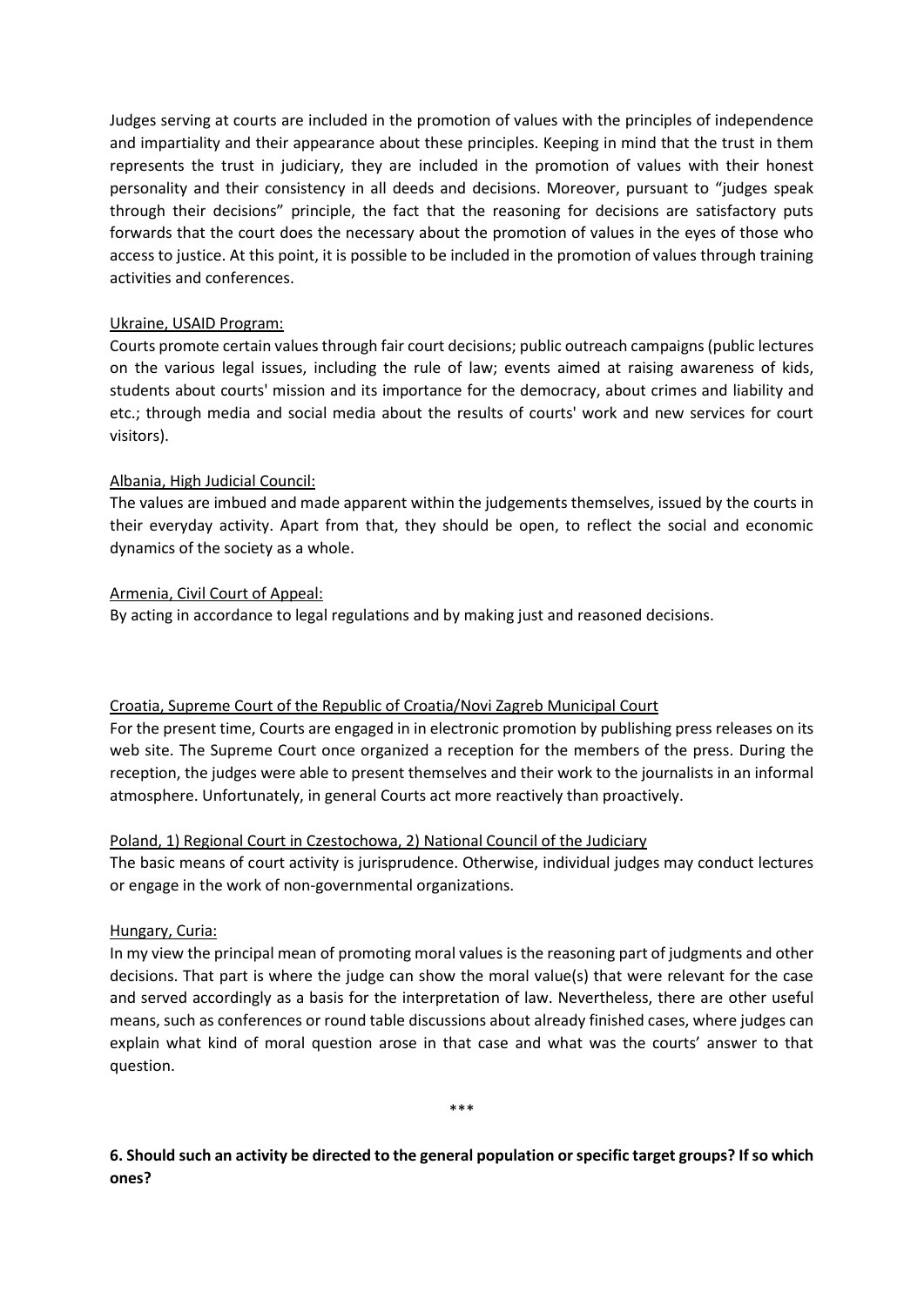#### Hungary, Veszprém Regional Court: It depends on the sort of the activities and the tools.

Romania, Supreme Council of Magistracy: To the general population

### Hungary, Pécs District Court:

I think the special actions are always more efficient than the general ones, so I prefer the specialized ones, but I can agree with that general directions can be useful and necessary.

Bulgaria, Stara Zagora: This activity should target the general population.

# Czech Republic, Constitutional Court:

It should be addressed to the general population, but with a special emphasis on the young people. I think the special actions are always more efficient than the general ones, because it concentrates to the unique needs.

### Croatia, Municipal Civil Court:

such activities should be directed to the general population and especially to young lawyers still at the University

# Albania, Supreme Court:

Yes. Especially media, civil society, political parties, public administration and every person which can be interested.

### Croatia, Municipal Court, ovi Zagreb: maybe in general

# Lithuania, Telsiai region court Mazeikiai courthouse: child

# Armenia, Administrative Court of RA:

Such activity should be directed to the general population as equality before the law and rule of law is for everyone. At the same time justice is delivered to population, and I believe the population should understand and share the same values.

# Bulgaria, Devin District Court:

This activity is in line with Opinion 7 (2005) of the Advisory Council of the European Judges (CCJE) on Justice and Society, which outlines a global plan of action for judges in Europe, for public relations, for the educational role of the courts, for accessibility, simplification and clarity of the language used by the court in procedures and decisions. Judicial institutions cooperate with schools, universities and other educational institutions through "Promotion Programs" and access to justice programs.

# Macedonia, Kavadarci District Court:

These activities should be aimed to the general public as well to the so-called expert public. I would like to stress the necessity of finding models for improving communication with the journalists. A good